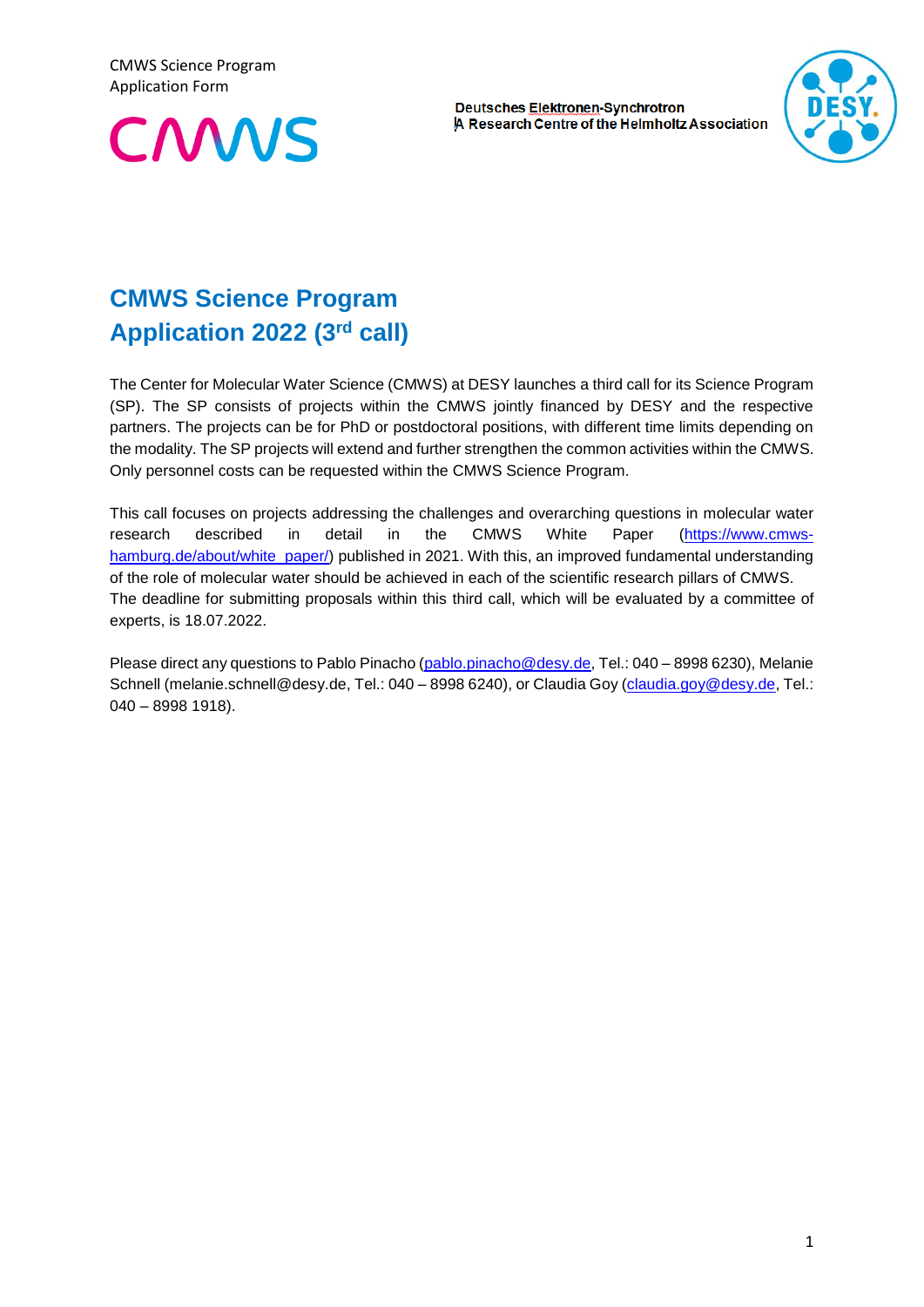



#### **1. General information**

| <b>External partner 1</b>                                            |          |                      |  |  |
|----------------------------------------------------------------------|----------|----------------------|--|--|
| Name of PI                                                           | Position | University/Institute |  |  |
| <b>External partner 2</b>                                            |          |                      |  |  |
| Name of PI                                                           | Position | University/Institute |  |  |
| <b>DESY partner</b>                                                  |          |                      |  |  |
| Name of PI                                                           | Position | Division/Group       |  |  |
| Title of project                                                     |          |                      |  |  |
| Duration of project (max. 3 years for PhD, max. 2 years for postdoc) |          |                      |  |  |
| Contribution to the research challenges for the CMWS                 |          |                      |  |  |
| Requested PhD position(s) / own contributions                        |          |                      |  |  |

Please mark the research pillars of CMWS to which the project contributes most:

| <b>Main pillar</b>                             | Secondary pillar (optional)                    |
|------------------------------------------------|------------------------------------------------|
| Fundamental Properties of<br>Water             | Fundamental Properties of<br>Water             |
| Water in Climate-, Astro-,<br>and Geo-sciences | Water in Climate-, Astro-,<br>and Geo-sciences |
| Water in Energy Research<br>and Technology     | Water in Energy Research<br>and Technology     |
| Chemical<br>Real-Time<br>Dynamics              | Chemical<br>Real-Time<br><b>Dynamics</b>       |
| Water in the Molecular Life<br>Sciences        | Water in the Molecular Life<br>Sciences        |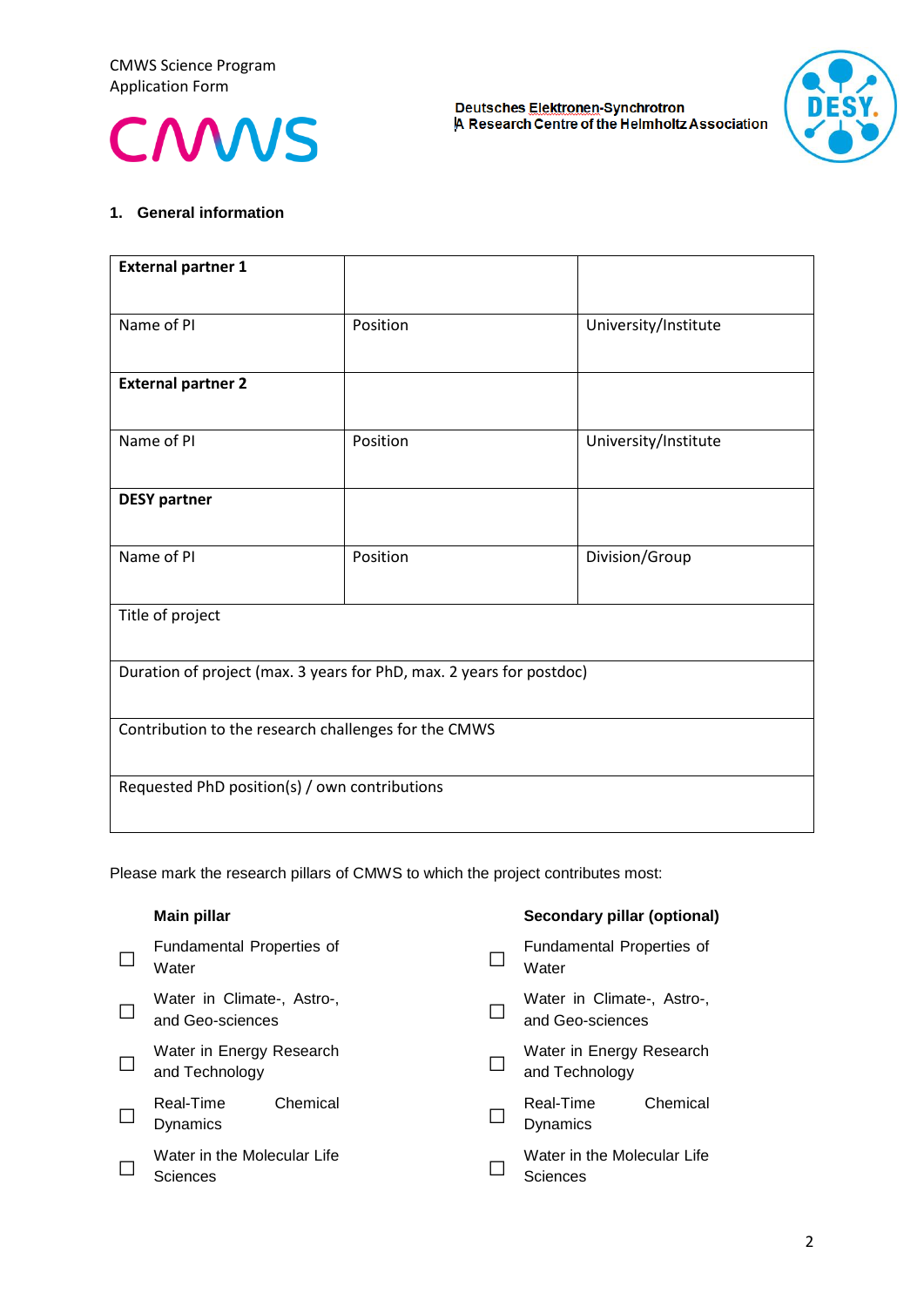CMWS Science Program Application Form



**Deutsches Elektronen-Synchrotron<br>|A Research Centre of the Helmholtz Association** 



#### **2. Abstract (max. 300 words)**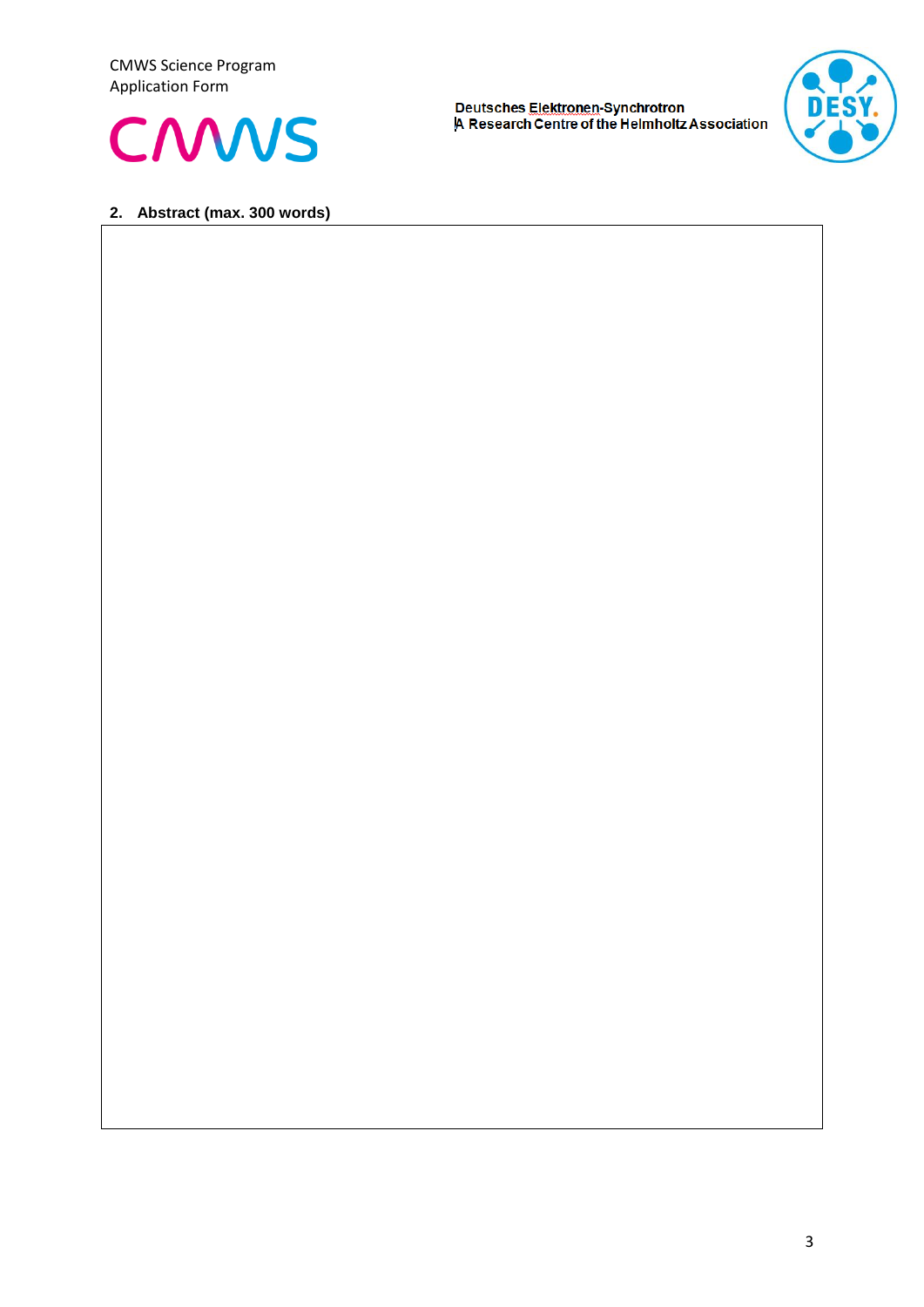



# **3. Scientific case and methodology (including unique features) (max. 600 words)**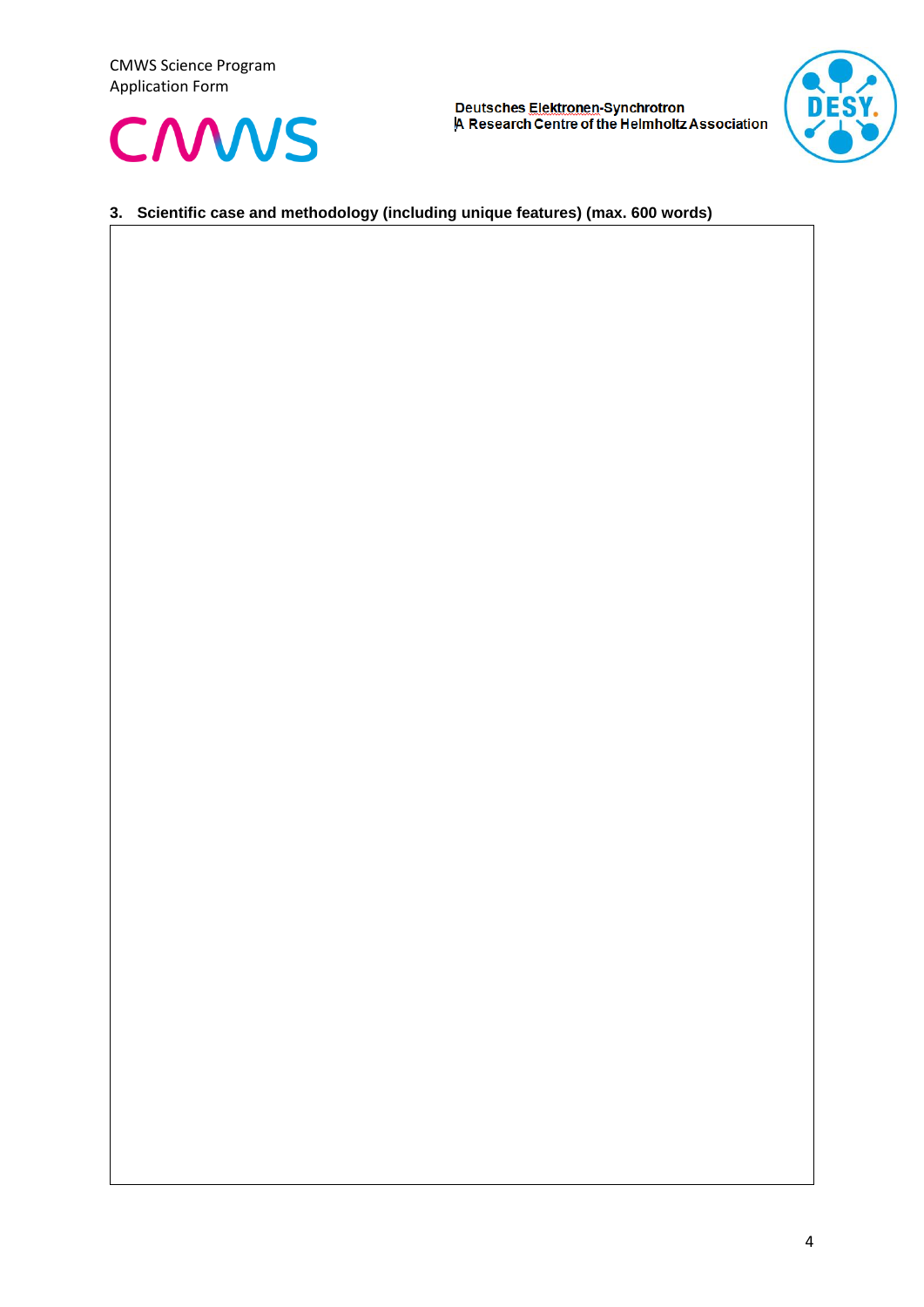



### **4. Goals and main deliverables (max. 500 words)**

Please also indicate what challenges described in the CMWS White Paper will be addressed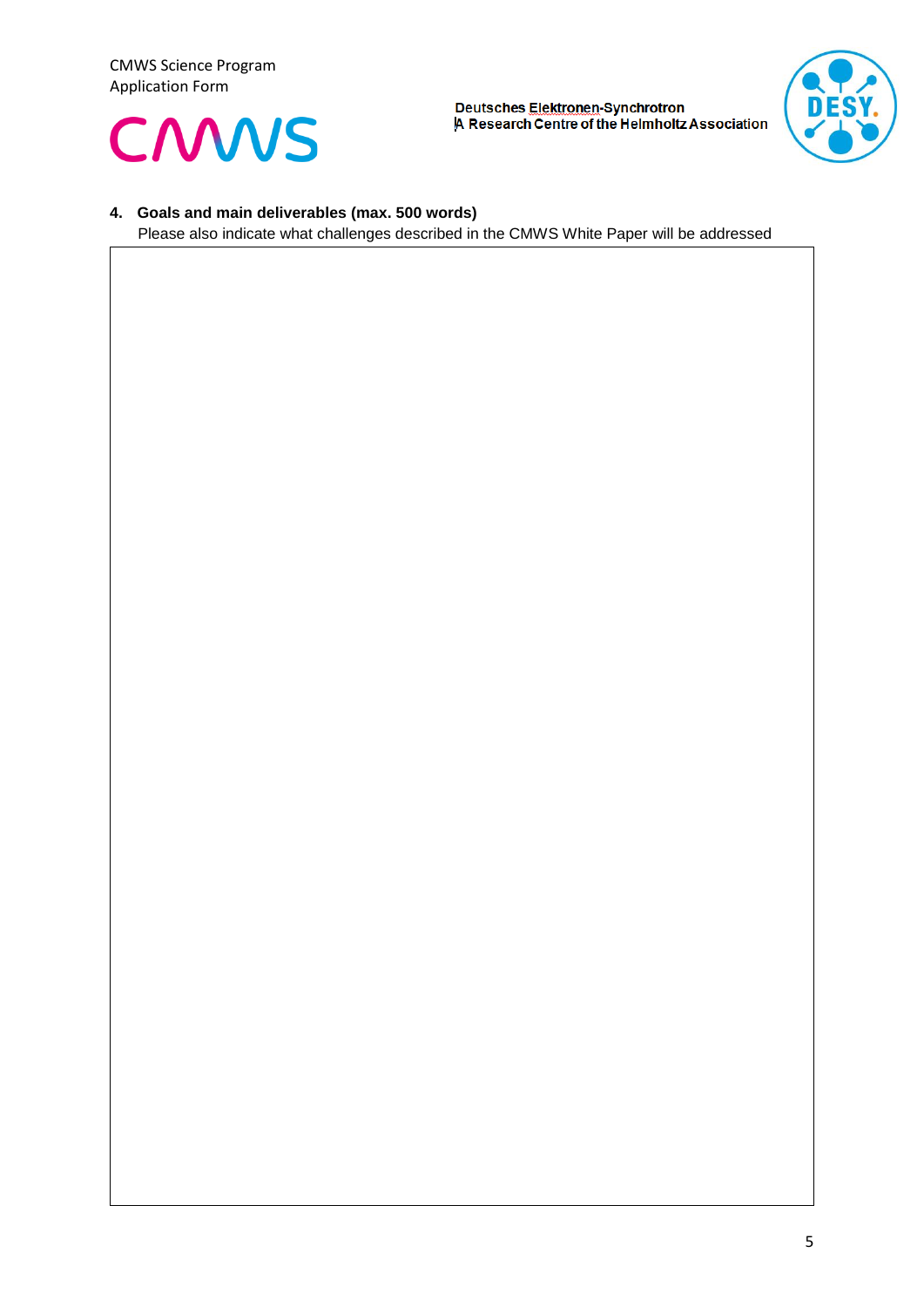



## **5. Cooperation within CMWS (max. 500 words in total)**

Please indicate what research groups are involved, how they are cooperating and benefitting from each other. Please also indicate the planned use of CMWS infrastructure.